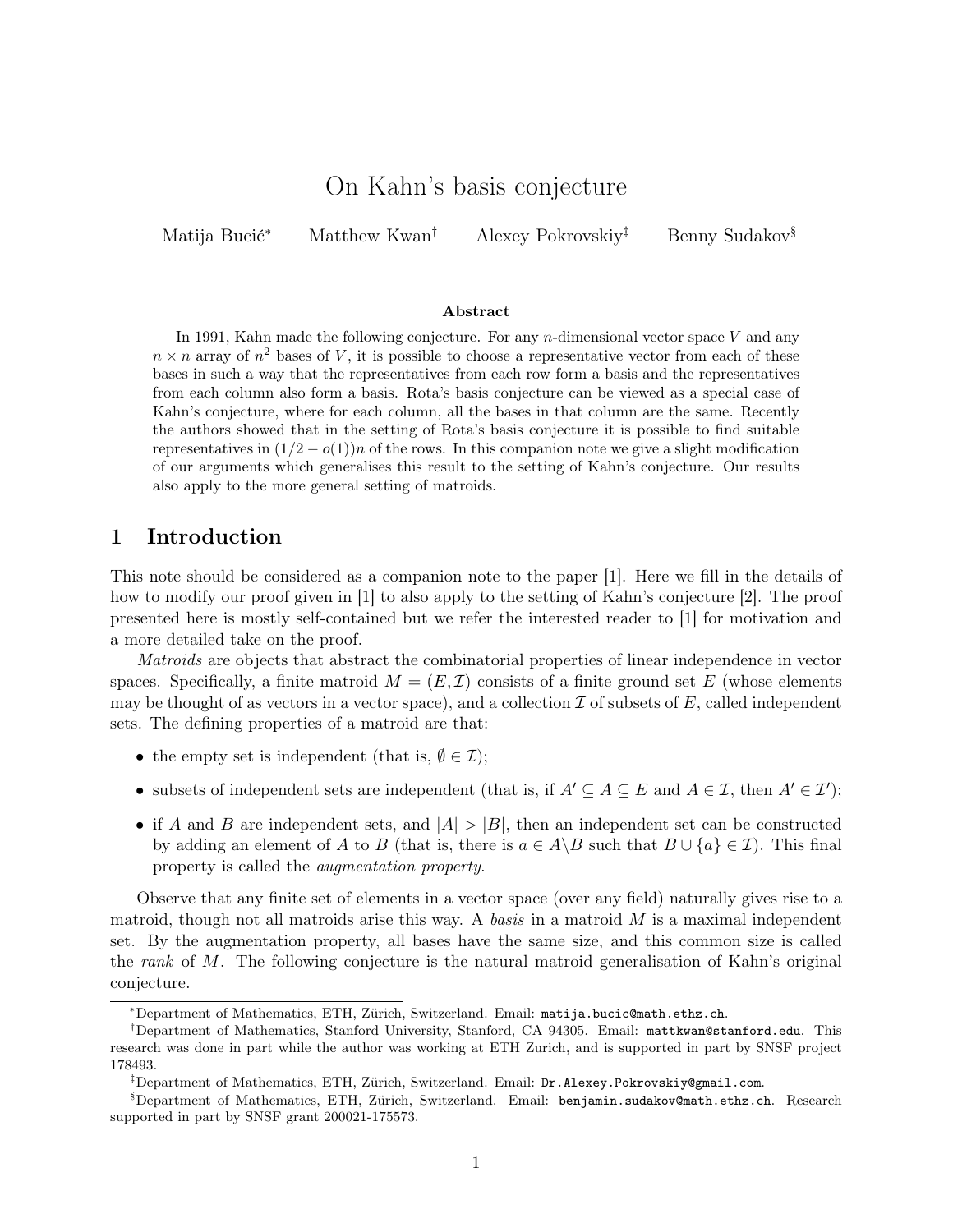**Conjecture 1.1.** Given a rank-n matroid and bases  $B_{i,j}$  for each  $1 \leq i,j \leq n$ , there exist representatives  $b_{i,j} \in B_{i,j}$  such that each  $\{b_{1,j}, \ldots, b_{n,j}\}$  and each  $\{b_{i,1}, \ldots, b_{i,n}\}$  are bases.

<span id="page-1-0"></span>**Theorem 1.2.** For any  $\varepsilon > 0$  the following holds for sufficiently large n. Given a rank-n matroid and bases  $B_{i,j}$  for each  $1 \leq i \leq n$  and  $1 \leq j \leq f = (1 - \varepsilon)n/2$ , there exist representatives  $b_{i,j} \in B_{i,j}$ and  $L \subseteq \{1, \ldots, f\}$  such that each  $\{b_{i,j} : i \in L\}$  is independent, and such that  $\{b_{i,1}, \ldots, b_{i,n}\}$  is a basis for any  $i \in L$  and  $|L| \geq (1/2 - \varepsilon)n$ .

Note that if we are in the setting of [Conjecture 1.1](#page-0-0) where bases are given for all  $1 \leq i, j \leq n$ then the above theorem allows us to choose roughly which rows we would like to find our bases in. Notation. We will frequently want to denote the result of adding and removing single elements from a set. For a set S and some  $x \notin S$ ,  $y \in S$ , we write  $S + x$  to mean  $S \cup \{x\}$ , and we write  $S - y$ to mean  $S \setminus \{y\}.$ 

## 2 Finding many row bases

In this section we prove [Theorem 1.2.](#page-1-0)

Let  $t = f - \varepsilon n/2 = (1/2 - \varepsilon)n$ . Let T be an  $f \times n$  table partially filled with matroid elements coming from the associated bases. We denote by  $T(i, j) \in B_{i,j}$  the element in cell  $(i, j)$ , with  $T(i, j) = \emptyset$  denoting that it is empty. We start with T empty and in each iteration increase the number of values entered in T while preserving the independence of the elements in each row and column. We denote by  $S_i$  the set of all current entries of T in row i, and by  $C_i$  the set of all current entries in column  $j$ .

### 2.1 Simple swaps

Let  $U$  denote the set of currently non-empty positions in  $T$ . Our objective is to increase the size of U for as long as we don't have t full rows. If  $T(i, j) = \emptyset$  and there is an  $x \in B_{i,j}$  independent to  $S_i$ and to  $C_j$  then we can let  $T(i, j) = x$ .

We will want much more freedom than this: we also want to consider those elements that can be added to  $T$  after making a small change to the current entries of  $T$ . This motivates the following definition.

**Definition 2.1.** Let  $T(i, b) = \emptyset$ . Say an element  $x \in B_{i,c}$  is  $(i, b)$ -addable if either

- $T(i, c) = \emptyset$  and both  $S_i + x$  and  $C_c + x$  are independent, or;
- $T(i, c) = x'$  and there is  $y \in B_{i,b}$  such that  $C_b + y$  and  $S_i x' + y + x$  are independent.

In the second case, we say that  $S_i - x' + y$  is the result of applying a *simple swap* to  $S_i$ , and we say y is a witness for the  $(i, b)$ -addability of x. In the first case, there is no witness for the addability of x.

Note that if for some  $S_i$  missing an element in column b there is an  $(i, b)$ -addable element  $x \in B_{i,c}$ which is also independent from  $C_c$ , then we can increase the size of U by setting  $T(i, c) = x$ , possibly after applying a simple swap to  $S_i$ . This unfortunately might not always be possible, but a simple swap still allows us to change which column of T is missing an entry in row i.

With this in mind, we study which elements of  $S$  can be used in a simple swap.

**Definition 2.2.** Let  $T(i, b) = \emptyset$ . We say that a column c with  $T(i, c) \neq \emptyset$  is  $(i, b)$ -swappable if there is a simple swap making  $T(i, c) = \emptyset$  and  $T(i, b) = y$  in such a way that  $C_b + y$  and  $S_i + y - x$  are independent. We say that y is a witness for the  $(i, b)$ -swappability of c.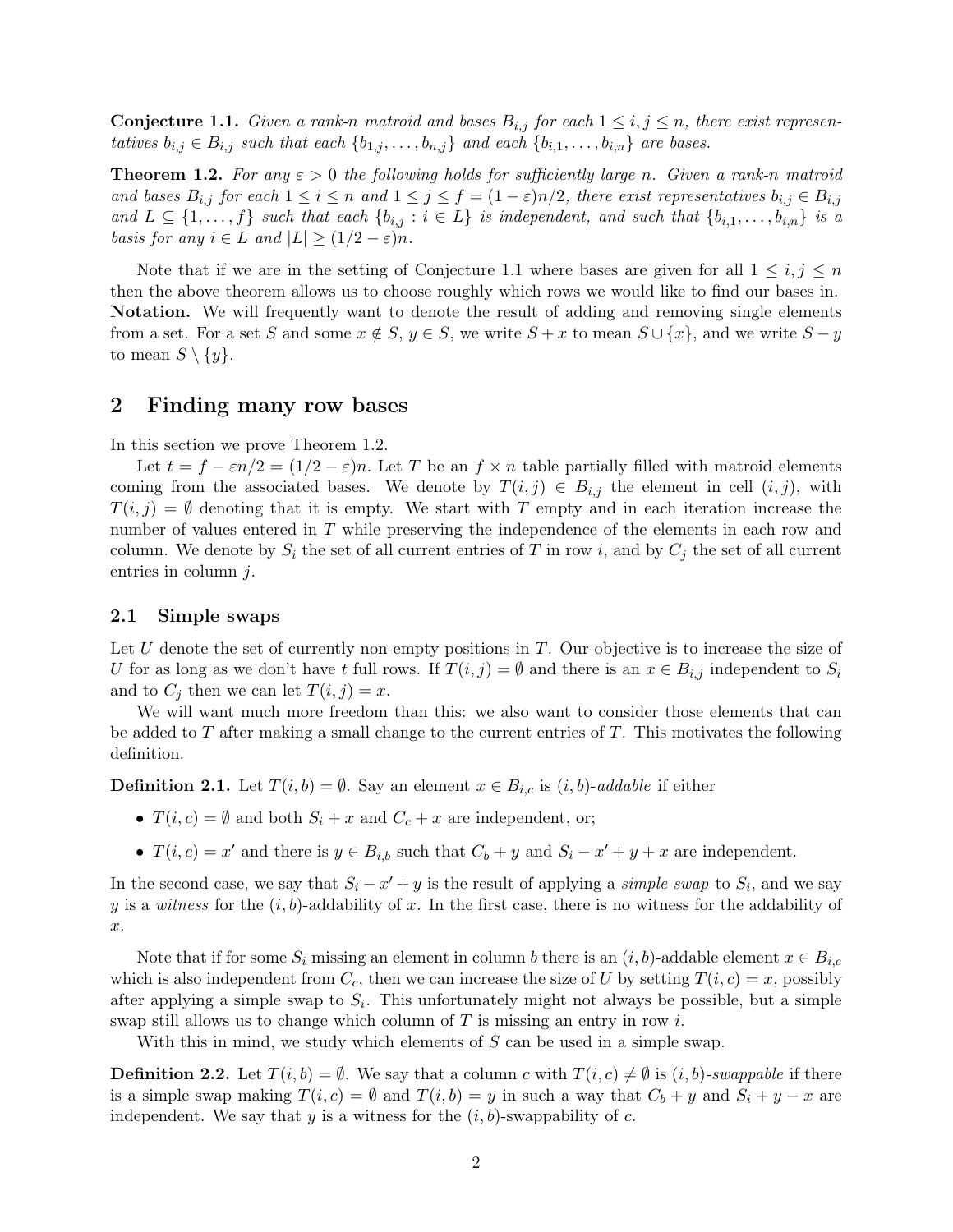(Basically, a column is  $(i, b)$ -swappable if in row i we can add an element to column b and remove one from column c while preserving independence of  $C_b$  and  $S_i$ .

<span id="page-2-2"></span>**Claim 2.3.** Suppose  $T(i, b) = \emptyset$ . We can either directly increase the size of U or there are at least  $n - |C_b|$  columns which are  $(i, b)$ -swappable.

*Proof.* By the augmentation property there is a set  $I \subseteq B_{i,b}$  of at least  $n - |C_b|$  elements which are independent to  $C_b$ . If  $|S_i| < n - |C_b|$  then again by the augmentation property applied to I and  $S_i$  there is an element  $x \in B_{i,b}$  which is also independent to  $S_i$ . Therefore, setting  $T(i,b) = x$  we increase the size of U. Suppose now that  $|S_i| \ge n - |C_b|$ . Let  $S \subseteq S_i$  be the set of all elements of  $S_i$  which are in an  $(i, b)$ -swappable column. Let us assume for the sake of contradiction that  $|S| < n - |C_b|$ . This implies  $|S| < |S_i|$ . As  $|I| \ge n - |C_b|$  there is a  $y \in I$  such that  $S + y$  is independent. Using the augmentation property, we can add  $|S_i - S| - 1$  elements of  $S_i - S$  to  $S + y$ to obtain an independent set  $S_i + y - x'$  for some  $x' \in S - S'$  with  $T(i, c) = x'$ . But this means c is  $(i, b)$ -swappable, which is a contradiction.  $\Box$ 

Now we show that if c is  $(i, b)$ -swappable, then all elements of  $B_{i,c}$  which are independent to  $S_i$ are  $(i, b)$ -addable, unless there is an  $(i, b)$ -addable element not in F.

<span id="page-2-0"></span>**Claim 2.4.** Suppose  $T(i, b) = \emptyset$ , and let column c be  $(i, b)$ -swappable with witness y. Either  $S_i + y$ is independent, or for any  $x \in B_{i,c}$  independent of  $S_i$ , x is  $(i,b)$ -addable.

*Proof.* Let  $T(i, c) = x'$ . Consider some  $x \in B_{i,c}$  independent to  $S_i$ . Let  $I = S_i + x$  and  $J = S_i + y - x'$ . Note that  $J$  is independent by the  $(i, b)$ -swappability of  $c$  so by the augmentation property, there is an element of  $I \setminus J$  that is independent of J; this element is either x' or x. In the former case  $S_i + y$  is independent. In the latter case,  $S_i + y - x' + x$  is independent, showing that x is  $(i, b)$ -addable.

Note that if the first case of [Claim 2.4](#page-2-0) occurs, it means we can set  $T(i, b) = y$  and increase the size of  $U$ , while preserving the independence conditions. The above lemma is telling us that either we can increase the size of U or there are many elements which we can choose as  $T(i, c)$  while preserving independence of  $S_i$ . Potentially these choices could cause  $C_c$  to be dependent, however this would mean that we can remove some other entry in column c. While this will not increase the number of entries in U it offers us a way to "move" an empty cell from  $(i, b)$  to a position in column c. This motivates the following definition, which was essentially implicit in [\[1\]](#page-6-0) (in the general case of Kahn's basis conjecture it is more convenient to make this definition explicit).

**Definition 2.5.** Let  $T(i, b) = \emptyset$  and  $T(j, c) = y' \neq \emptyset$ . We say that position  $(j, c)$  is  $(i, b)$ -removable if there is an  $(i, b)$ -addable element  $x \in B_{i,c}$  such that  $C_c + x - y'$  is independent.

<span id="page-2-1"></span>**Claim 2.6.** Let  $T(i, b) = \emptyset$ . If there are r distinct  $(i, b)$ -addable elements in  $B_{i,c}$  then either one such element is independent of  $C_c$  or there are at least r positions in column c which are  $(i, b)$ -removable.

*Proof.* Let X denote the set of  $(i, b)$ -addable elements in  $B_{i,c}$ , so that  $|X| = r$ . If  $|S| = r > |C_c|$ then by the augmentation property there is an element  $x \in S$  which is independent of  $C_c$ , so let us assume  $r \leq |C_c|$ . Once again the augmentation property implies that there is a set  $Y \subseteq C_c$  such that  $|Y| = r$  and  $I = X + C_c - Y$  is independent. For any  $y \in Y$ , taking  $J = C_c - y$  and using the augmentation property, there is an element  $x \in I \setminus J$  such that  $C_c - y + x$  is independent, showing that the position of  $y$  is removable. П

Note again that if the first case of [Claim 2.6](#page-2-1) occurs, meaning that there is an  $(i, b)$ -addable element  $x \in B_{i,c}$  which is independent of  $C_c$ , then we can increase the size of U by letting  $T(i, c) = x$ , possibly after a simple swap.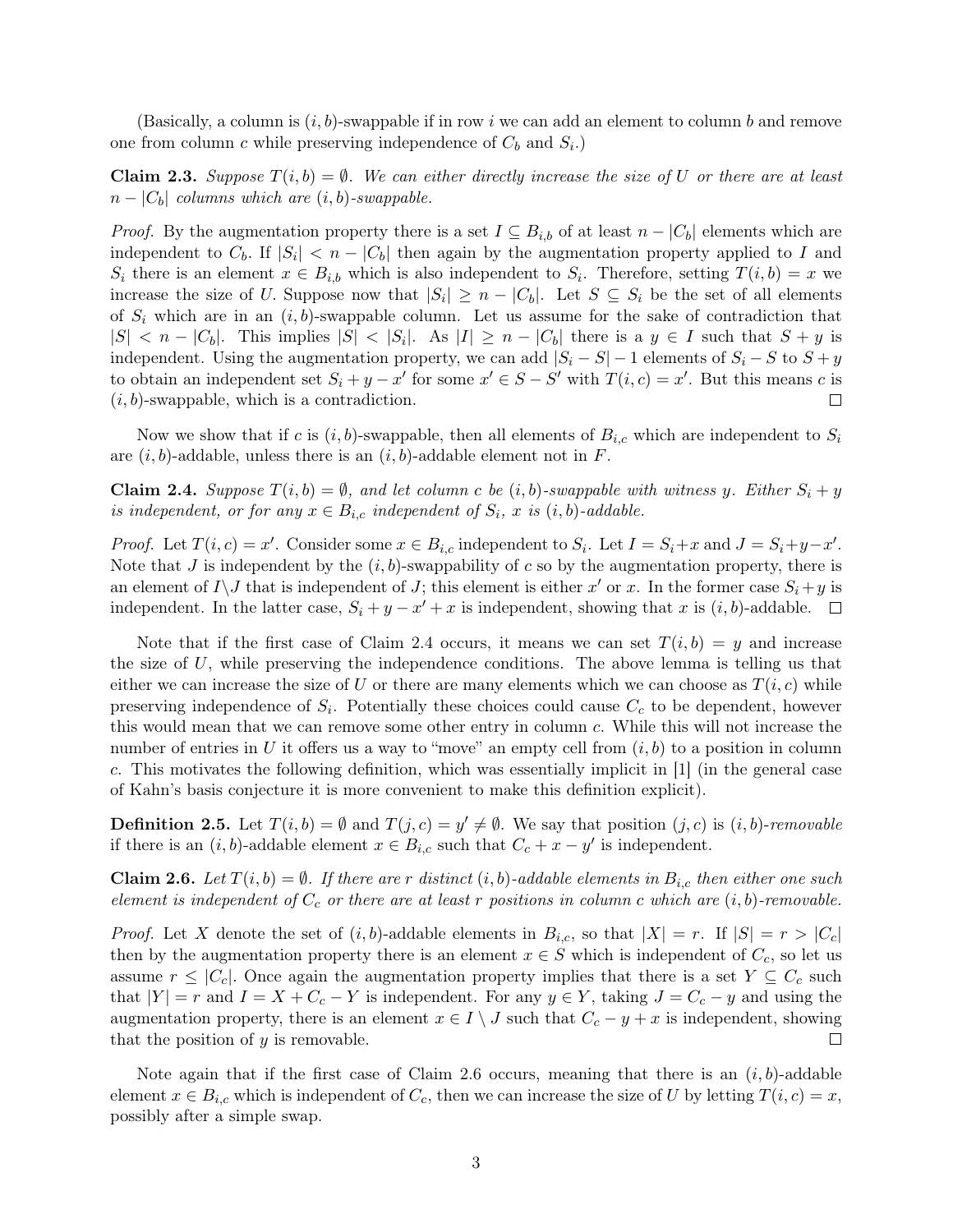The following claim gives a good illustration of how to use the ideas developed in this section to find many addable elements. It will be very useful later on.

**Claim 2.7.** Let  $T(i, b) = \emptyset$ . Then either we can increase the size of U or there are at least  $(n - b)$  $|S_i|$  $(n - |C_b|)$  elements which are  $(i, b)$ -removable.

*Proof.* By [Claim 2.3](#page-2-2) there are at least  $n - |C_b|$  columns that are  $(i, b)$ -swappable. For each such column c, by the augmentation property, there are at least  $n - |S_i|$  elements  $x \in B_{i,c}$  independent to all the elements of  $S_i$ . Each of these elements is  $(i, b)$ -addable by [Claim 2.4,](#page-2-0) or else we can increase the size of U directly. For each such addable element, by [Claim 2.6](#page-2-1) we can again either increase the size of U directly or there are  $n - |S_i|$  positions which are  $(i, b)$ -removable. That is to say, there are at least  $(n - |S_i|)(n - |C_b|)$  positions which are  $(i, b)$ -removable, as claimed.  $\Box$ 

In our proof of [Theorem 1.2](#page-1-0) we will need the following lemma. It will allow us to ensure that the new removable positions we find which are in the same column are still distinct.

<span id="page-3-0"></span>**Lemma 2.8.** Then for each  $B_{i,c}$ , we can find an injection  $\phi_{i,c}: S_i \to B_{i,c}$  such that for all  $x \in S_i$ ,  $\phi_{i,c}(x)$  is independent of  $S_i - x$ .

*Proof.* Consider the bipartite graph G where the first part consists of the elements of  $S_i$  and the second part consists of the elements of  $B_{i,c}$ , with an edge between  $x \in S_i$  and  $y \in B_{i,c}$  if y is independent of  $S_i - x$ . We use Hall's theorem to show that there is a matching in this bipartite graph covering  $S_i$ . Indeed, consider some  $W \subseteq S_i$ . By the augmentation property, there are at least |W| elements  $y \in B_{i,c}$  such that  $S_i - W + y$  is an independent set, and again using the augmentation property, each of these can be extended to an independent set of the form  $S_i+y-x$  for some  $x \in W$ . That is to say, W has at least  $|W|$  neighbours in G.  $\Box$ 

### 2.2 Cascading swaps

Informally speaking, for any  $i_0$  for which  $S_{i_0}$  is not a basis, we have showed that either we can increase the size of U, or there are many positions  $(i_1, c_1) \in U$  which we can free up after performing a simple swap. In the latter case, we find a row with as many removable elements as possible and then repeat the argument starting from this row, either finding a way to increase the size of U or finding more positions that we can free up after a sequence of two swaps. We then iterate this argument, continually increasing the number of positions we can free up. This cannot continue for too long, and eventually we will find a way to increase the size of  $U$  via a cascading sequence of swaps, as desired.

The next definition makes precise the cascades that we consider. We remark that the definitions of addability and removability are with respect to a table  $T$ , and it makes sense to say that an element or position is addable or removable in a different table  $T'$ .

**Definition 2.9.** Consider a sequence of distinct rows  $i_0, \ldots, i_{\ell-1}, i_\ell$ . Say a position  $(i_\ell, c_\ell)$  is *cascaderemovable* with state  $T_{\ell}$ , with respect to  $i_0, \ldots, i_{\ell-1}$ , if

- $\ell = 0$  and  $T(i_0, c_0) = \emptyset$ , and  $T_0 := T$ , or;
- $\ell > 0$ , and there is a position  $(i_{\ell-1}, c_{\ell-1})$  which is cascade-removable with state  $T_{\ell-1}$ , with respect to  $i_0, \ldots, i_{\ell-1}$ , such that  $(i_{\ell}, c_{\ell})$  is  $(i_{\ell-1}, c_{\ell-1})$ -removable in  $T_{\ell-1}$ . Moreover  $T_{\ell}$  is the result of performing this removal in  $T_{\ell-1}$ .

We will call the sequence of operations resulting in the removal of  $(i_{\ell}, c_{\ell})$  in  $T_{\ell}$  a cascade, and we require that there is a cascade in which all the columns  $c_i$  are distinct. We write  $Q(i_0, \ldots, i_{\ell-1})$  for the set of all elements outside  $i_0, \ldots, i_{\ell-1}$  which are cascade-removable with respect to  $i_0, \ldots, i_{\ell-1}$ .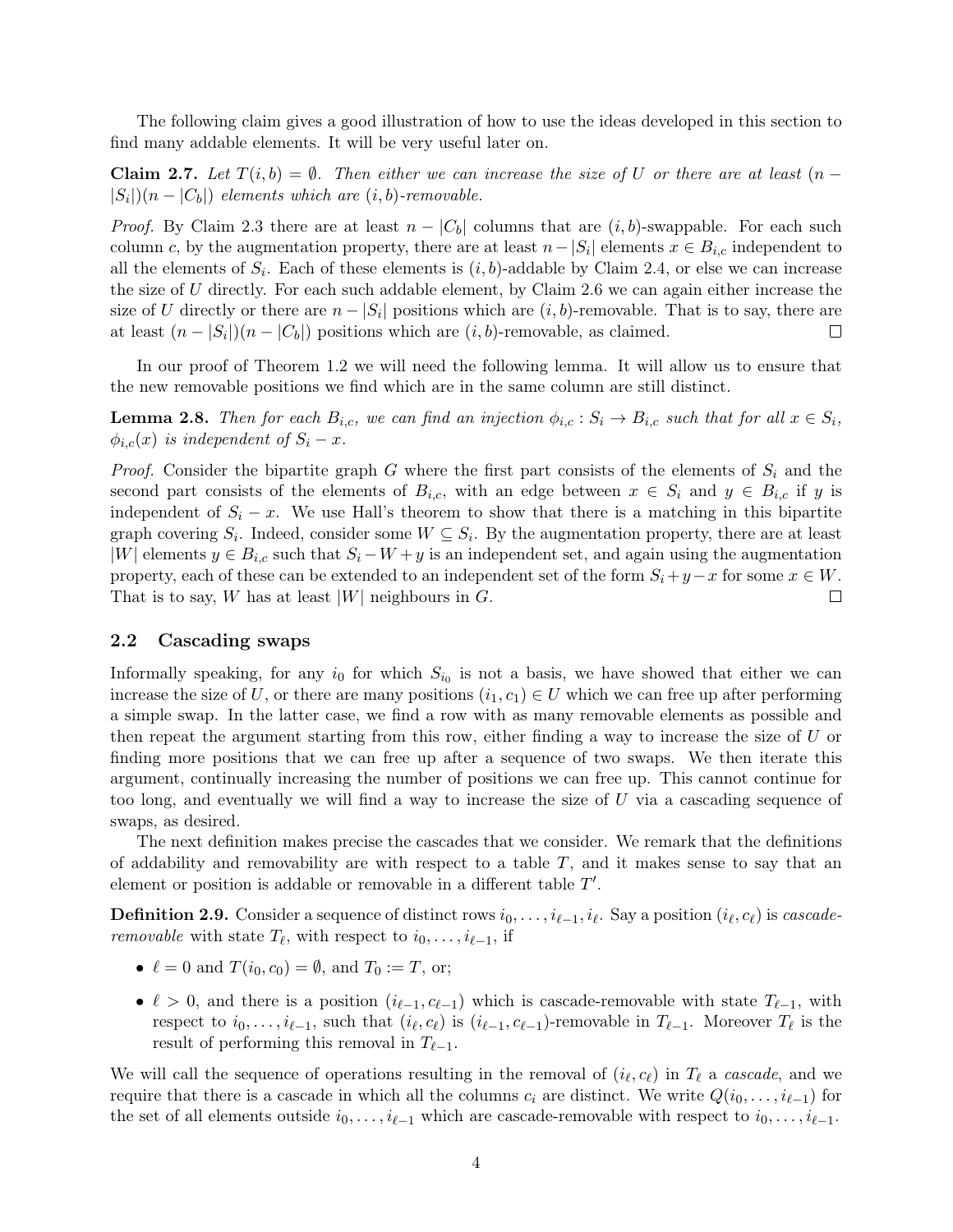We remark that this notion is almost the same as the notion of cascade-addability defined in [\[1\]](#page-6-0). The only difference is that the notion of cascade-addability essentially allows for the possibility that a new element can be directly added into  $T$ , increasing the size of  $U$ . In the general case of Kahn's basis conjecture, it is more convenient to first consider cascades that can free up positions (keeping the size of  $U$  constant), then separately consider the ways to add an element after this operation.

In the next claim, we show that given  $i_0, \ldots, i_{\ell-1}$ , we can either increase the size of U or it is possible to choose  $i_{\ell}$  in such a way that the number of cascade-removable elements increases.

<span id="page-4-0"></span>Claim 2.10. Consider a sequence of distinct rows  $i_0, \ldots, i_{\ell-1}$  with  $1 \leq \ell < f$  (recall that f denotes the number of rows of T). Then either we can increase the size of U, or we can choose  $i_{\ell} \neq i_0, \ldots, i_{\ell-1}$ such that

<span id="page-4-1"></span>
$$
|Q(i_0, \dots, i_\ell)| \ge \frac{|Q(i_0, \dots, i_{\ell-1})|}{f - \ell} \cdot (n - f - \ell) - (\ell + 1)n. \tag{1}
$$

*Proof.* Let us choose  $i_{\ell} \in [f] \setminus \{i_0, \ldots, i_{\ell-1}\}$  with the maximum number of elements of  $Q(i_0, \ldots, i_{\ell-1})$ . Let  $Q = i_{\ell} \cap Q(i_0, \ldots, i_{\ell-1}),$  so

$$
|Q| \geq \frac{|Q(S_0,\ldots,S_{\ell-1})|}{f-\ell}.
$$

Apply [Lemma 2.8](#page-3-0) to row  $i_{\ell}$  to obtain an injection  $\phi_{i_{\ell},b}$  for every column b. We suppress the dependence on  $i_{\ell}$  and just write  $\phi_b$ .

First we will show that unless we can increase the size of U there are at least  $|Q|(n - \ell - f)$ cascade-removable positions (with respect to  $i_0, \ldots, i_\ell$ ) which are not in any of the rows  $i_0, \ldots, i_\ell$ . We start by showing that for any  $(i_{\ell}, c_{\ell}) \in Q$  (which is, by the definition of  $Q$ , cascade-removable with respect to  $i_0, \ldots, i_{\ell-1}$ , say with state  $T_{\ell-1}$ ), there are  $n - f$  columns c for which  $\phi_c(i_\ell, c_\ell)$  is  $(i_\ell, c_\ell)$ addable in  $T_{\ell-1}$ . This follows from [Claim 2.3,](#page-2-2) which implies there are at least  $n - |C_{c_\ell}| \geq n - f$ columns which are  $(i_{\ell}, c_{\ell})$ -swappable, and [Claim 2.4,](#page-2-0) which implies that for each such column c,  $\phi_c((i_\ell, c_\ell))$  is indeed  $(i_\ell, c_\ell)$ -addable. If any of these elements does not appear in T we can add it (possibly after a simple swap) after performing a cascade to obtain  $T_{\ell-1}$ , thereby increasing the size of U. So, we can assume that all  $(n - f)$  elements of the form  $\phi_c((i_\ell, c_\ell))$  appear in T. Now, the cascade that removes  $(i_\ell, c_\ell)$  affects at most  $\ell$  columns apart from  $c_\ell$ , so the remaining columns are equal in T and  $T_{\ell}$ . Ignoring the affected columns, we have found at least  $(n - f - \ell)$  positions (at locations of)  $\phi_c((i_\ell, c_\ell))$  which are cascade-removable with respect to  $i_0, \ldots, i_\ell$ , unless they are in the rows  $i_0, \ldots, i_\ell$ . Considering all  $(i_\ell, c_\ell) \in Q$  gives  $|Q|(n - f - \ell)$  such positions, at most  $(\ell + 1)n$ of which are in the rows  $i_0, \ldots, i_\ell$ .  $\Box$ 

Now, we want to iteratively apply [Claim 2.10](#page-4-0) starting from some row  $i_0$ , to obtain a sequence  $i_0, i_1, \ldots, i_h$ . There are two ways this process can stop: either we find a way to increase the size of U, in which case we are done, or else we run out of distinct rows (that is,  $h = f - 1$ ). We want to show that this latter possibility cannot occur by deducing from [\(1\)](#page-4-1) that the  $|Q(i_0, \ldots, i_\ell)|$  increase in size at an exponential rate: after logarithmically many steps there will be so many cascade-removable positions that they cannot all be contained in  $U$ , and it must be possible to increase the size of  $U$ .

A slight snag with this plan is that [\(1\)](#page-4-1) only yields an exponentially growing recurrence if the "initial term" is rather large. To be precise, let C (depending on  $\varepsilon$ ) be sufficiently large such that

<span id="page-4-2"></span>
$$
C(1+\varepsilon/2)^{\ell-1}\frac{1}{1-\varepsilon} - \ell - 1 \ge C(1+\varepsilon/2)^{\ell}
$$
 (2)

for all  $\ell \geq 1$ .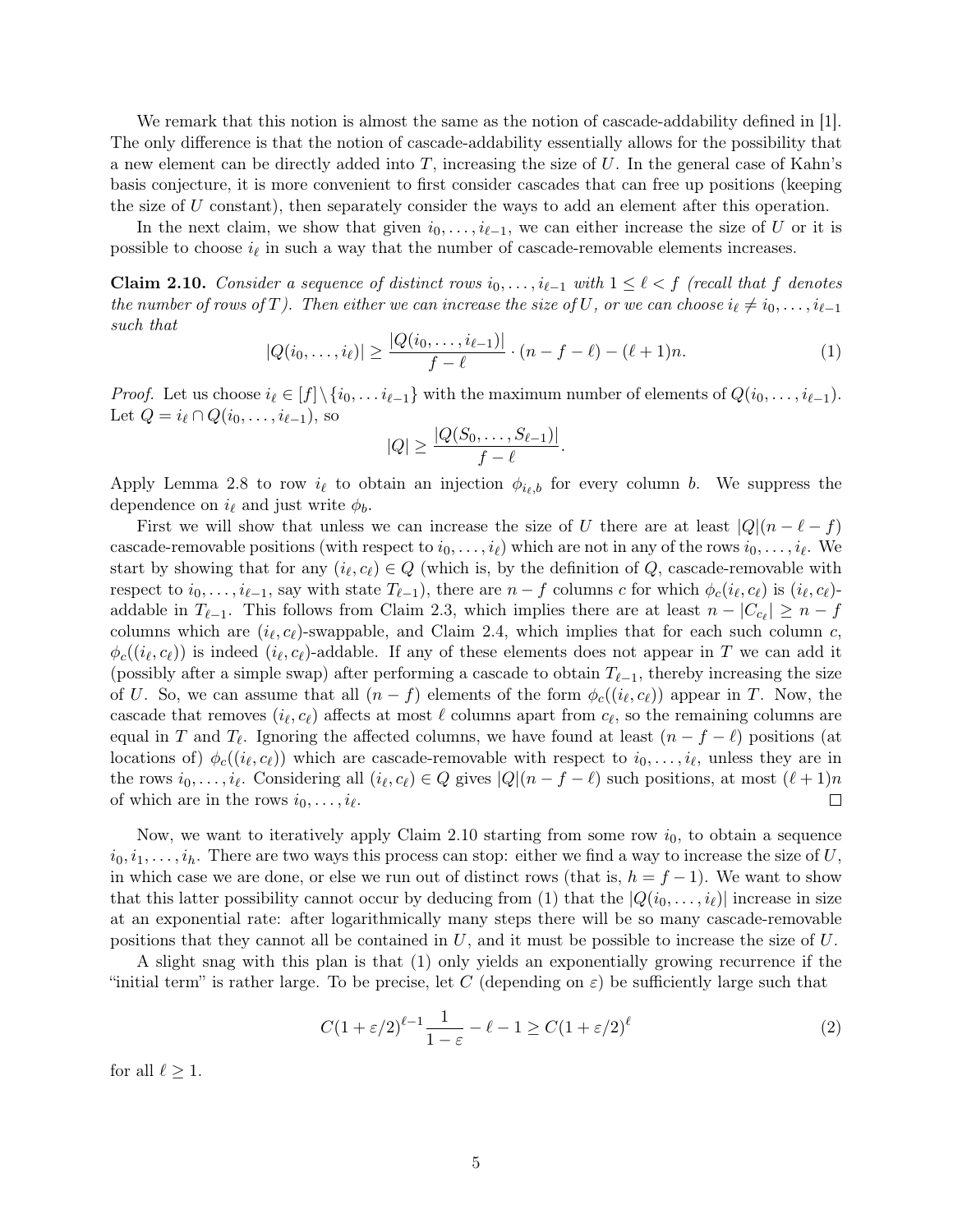**Claim 2.11.** For  $S_0, \ldots, S_h$  as above, suppose that  $|Q(S_0)| \geq Cn$  or  $|Q(S_0, S_1)| \geq Cn$ . Then, for  $0 < \ell \leq \min\{h, \varepsilon n/4\},\$  we have

$$
|Q(S_0,\ldots,S_\ell)| \ge C(1+\varepsilon/2)^{\ell-1}n.
$$

*Proof.* Let  $Q_\ell = Q(i_0, \ldots, i_\ell)$ . We proceed by induction. First observe that if  $|Q_0| \geq Cn$  then [\(1\)](#page-4-1) and [\(2\)](#page-4-2) for  $\ell = 1$  imply  $|Q_1| \geq Cn$ , giving us the base case. If  $|Q_\ell| \geq C(1 + \varepsilon/2)^{\ell-1}n$  then

$$
|Q_{\ell+1}| \geq \frac{C(1+\varepsilon/2)^{\ell-1}n}{f-\ell} \cdot (n-f-\ell) - (\ell+1)n
$$
  
\n
$$
\geq \left(C(1+\varepsilon/2)^{\ell-1}\frac{(n-f-\ell)}{f} - \ell - 1\right)n
$$
  
\n
$$
\geq \left(C(1+\varepsilon/2)^{\ell-1}\frac{1}{1-\varepsilon} - \ell - 1\right)n
$$
  
\n
$$
\geq C(1+\varepsilon/2)^{\ell}n.
$$

If we could choose  $i_0, i_1$  such that  $|Q(i_0)| \geq Cn$  or  $|Q(i_0, i_1)| \geq Cn$ , then we would be done, as in [\[1\]](#page-6-0). There may not exist suitable starting rows  $i_0, i_1 \in S$ , but in the next section we will show that if at least  $\varepsilon n/2$  of the  $S_i$  in S are not bases, then it is possible to modify T without changing the size of U, in such a way that suitable  $i_0, i_1$  exist.

#### 2.3 Increasing the amount of initial addable elements

Let us assume there are at least  $\varepsilon n/2$  S<sub>i</sub> which are not bases. Recall the choice of C from the previous section, and let  $D = 2C + 4$ , so that  $D(n - f - 1) - 2n \geq C_n$  for large n. We prove the following (for large  $n$ ).

<span id="page-5-0"></span>**Claim 2.12.** We can modify  $T$  in such a way that at least one of the following holds.

- (a) The size of U increases;
- (b) the size of U does not change, and there is a row  $i_0$  missing entries in at least D columns;
- (c) the size of U does not change, and there are now distinct rows  $i_0, i_1$  such that  $i_1$  contains at least D elements that are  $(i_0, b)$ -removable.

This suffices for our proof of [Theorem 1.2;](#page-1-0) indeed, if row  $i_0$  is missing entries in at least D columns, then by [Claim 2.10,](#page-4-0) either we can increase the size of U or there are at least  $D(n - f) \geq Cn$  elements which are  $(i_0, b)$ -removable, meaning that  $|Q(i_0)| \geq Cn$ . If  $i_1$  contains at least D elements that are  $(i_0, b)$ -addable, then in the proof of [\(1\)](#page-4-1) with  $\ell = 1$  we have  $|Q| \ge D$  so either we can increase the size of U or  $|Q(i_0, i_1)| \ge D(n - f - 1) - 2n \ge Cn$ .

Before proceeding to the proof of [Claim 2.12,](#page-5-0) we first observe that using [Lemma 2.8](#page-3-0) we can modify T to ensure that every row i that is not a basis can be assigned a distinct column  $b_i$  with  $T(i, b_i) = \emptyset$ . To show this, we prove the following lemma.

<span id="page-5-1"></span>**Lemma 2.13.** We can modify T in such a way that the size of each  $S_i$  remains the same, and in such a way that there is a choice of disjoint columns  $\{b_1, \ldots, b_f\}$  for which any  $S_i$  that is not a basis has no element in column  $b_i$ .